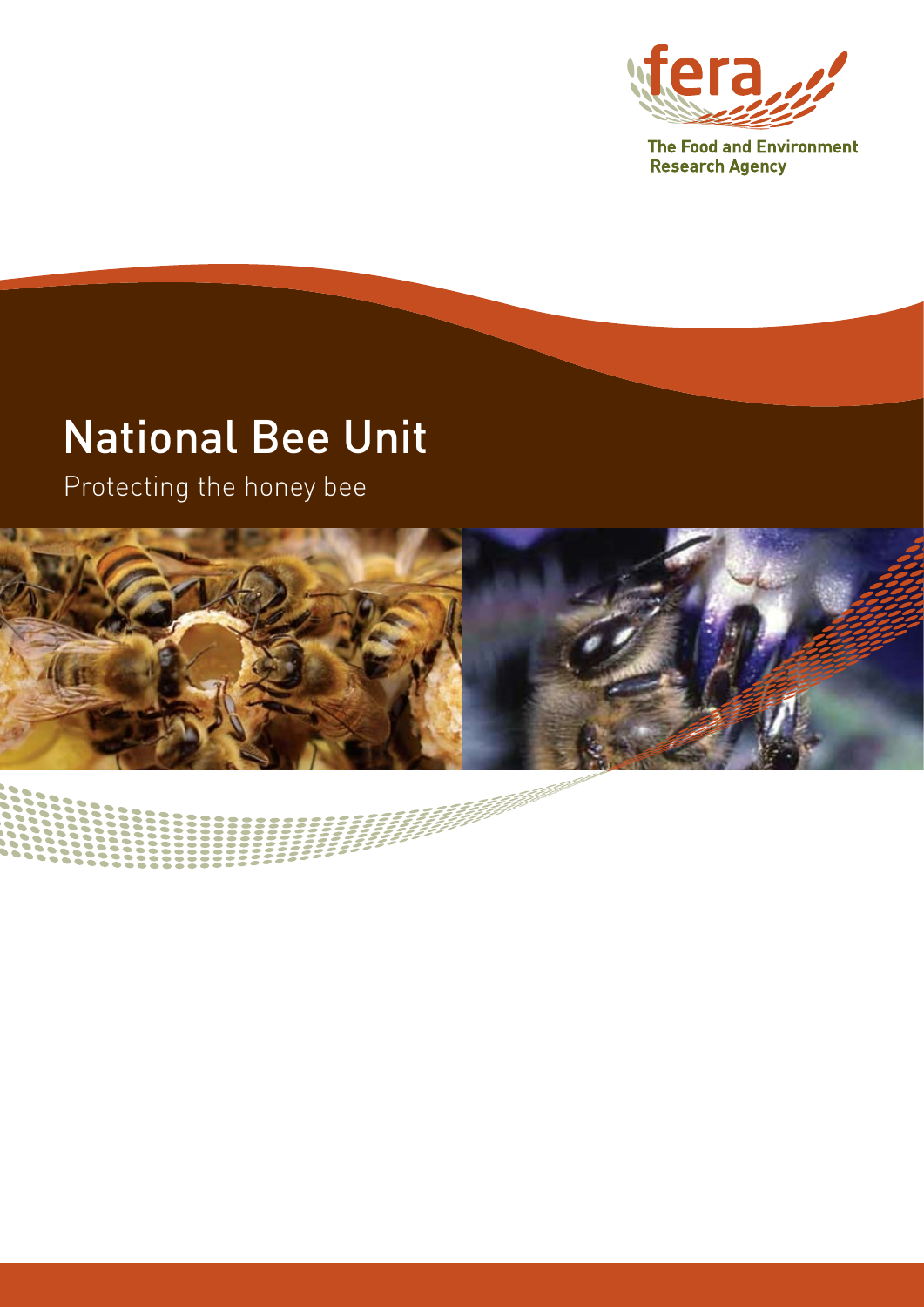## Protecting the honey bee

### OUR ROLE

We protect the honeybee; an essential pollinator of crops and wild plants, and support the beekeeping industry through:

- Controlling serious endemic pests and diseases to minimise the economic and environmental impact as much as possible.
- Advising beekeepers on the recognition and control of pests and diseases to make the industry more self-sufficient.
- Minimising the risk of importation of exotic pests and diseases and managing the risks should serious exotic organisms be discovered.

The National Bee Unit (NBU) does this using an integrated programme of apiary inspections, disease diagnosis, research, training and extension, provided by a team of scientists and experienced practical beekeepers.

We also provide specialist advice and technical consultancy services on bee health to Government departments, beekeepers and industry.



### OUR STAFF

Our highly specialised team includes skilled technical staff that are either apiculture specialists or scientists trained in beekeeping. Some have experience working abroad, including managing beekeeping businesses and providing consultancy services to overseas governments. Such work leads to extensive national and international contacts in apiculture, insect pathology and environmental science, and membership of international groups working in related areas.

The NBU runs about 150 professionally managed honeybee colonies to support training and both statutory and commercial work.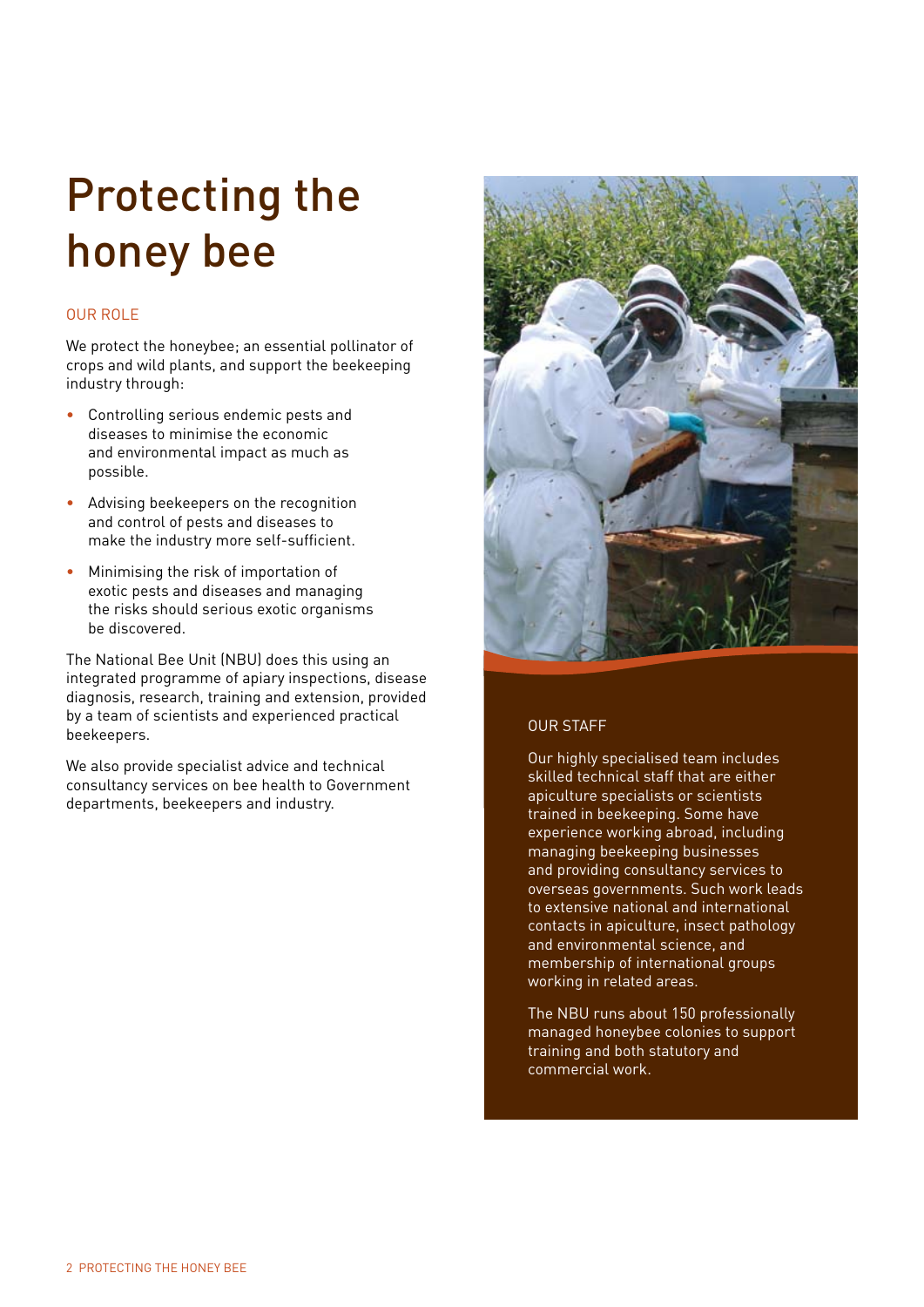# Bee health inspection

NBU Regional Bee Inspectors organise bee health inspections using a staff of highly skilled beekeepers as Seasonal Bee Inspectors, under the guidance of the National Bee Inspector.

The Bee Health Inspectorate not only looks for and treats notifiable diseases, but also trains beekeepers, assists with field trials and research, and provides first hand up-to-date information on industry issues.

The team completes a targeted statutory disease inspection programme for Defra and the Welsh Assembly Government, comprising 5,000 to 6,000 apiary visits each year, inspecting between 24,000 and 29,000 colonies, approximately 10% of colonies in England and Wales.

A sophisticated IT system called BeeBase supports the bee health programme, including custom designed databases comprising mapping, Geographical Information Systems (GIS) and spatial analysis capabilities. This aids the routine work of the NBU, and also provides valuable information that feeds into research programmes and pest risk analysis services.



### CONTINGENCY PLANNING AND SURVEILLANCE

The NBU has also developed a bee health contingency plan to deal with the invasion of exotic pests. This covers the emergency action necessary to either attempt to eradicate the pest or contain it within a restricted area. The Bee Health Inspectorate conducts surveillance programmes for the small hive beetle *(Aethina tumida)* and *Tropilaelaps spp*. in apiaries identified as being at risk. Both pests have recently been made notifiable within the European Community.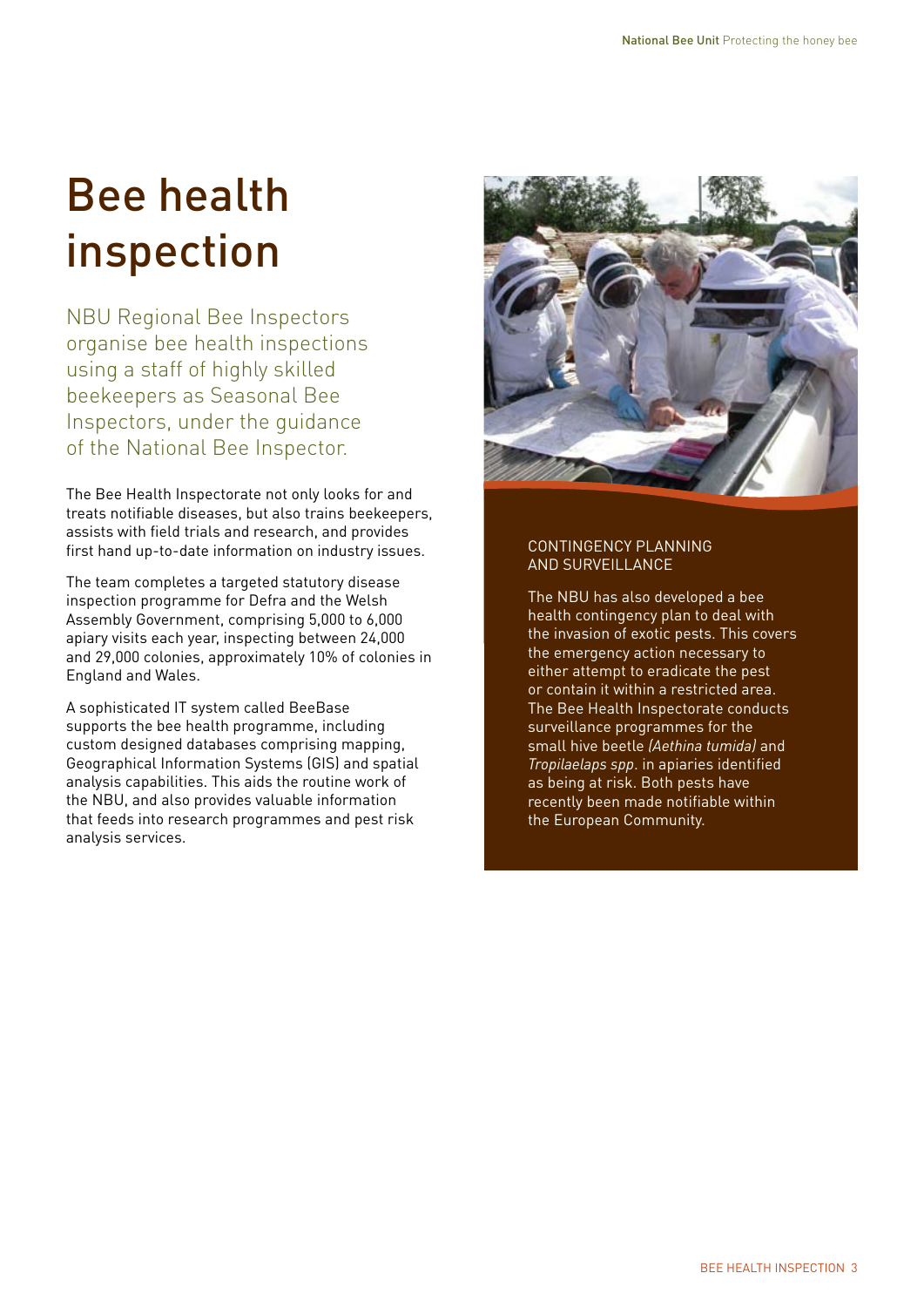## Advice and consultancy

### GOVERNMENT AND INDUSTRY

The work of the NBU covers many issues, not just bee husbandry and health. We provide advice to government departments and beekeepers on related topics including EU directives, formal health risk assessments for bee imports and contingency planning. A further specialism is to offer advice on the effects of pesticides on bees and other beneficial insects, and additionally on the registration of beerelated veterinary products.

### **OVERSEAS**

The NBU offers overseas apiculture experience and training to workers from abroad in beekeeping techniques, bee disease control measures, diagnostics and bee pathology. We are also involved in training other scientists in bee-related field studies looking at the environmental effects of agrochemicals; this is done on an international scale. An important element is to foster strong working relationships with other researchers, both in the UK and abroad, and we collaborate with key honeybee researcher teams throughout the world. Recent consultancies have included Israel, Malta, Iran, China, South Africa, Chile, Romania, New Zealand and Uganda.



### PEST AND DISEASE DIAGNOSIS

Statutory diagnosis for European foul brood and American foul brood is provided free of charge by our diagnostic staff of trained beekeepers who understand the practical issues that face beekeepers with disease problems in their colonies. Pests such as varroa (including mites resistant to veterinary medicines) and exotic pests such as the small hive beetle *(Aethina tumida)*, *Tropilaelaps spp*. and other Asian mites can also be identified. In addition, the NBU offers beekeepers a chargeable diagnosis service for honeybee pests and diseases (including viruses); please contact the NBU for more details.

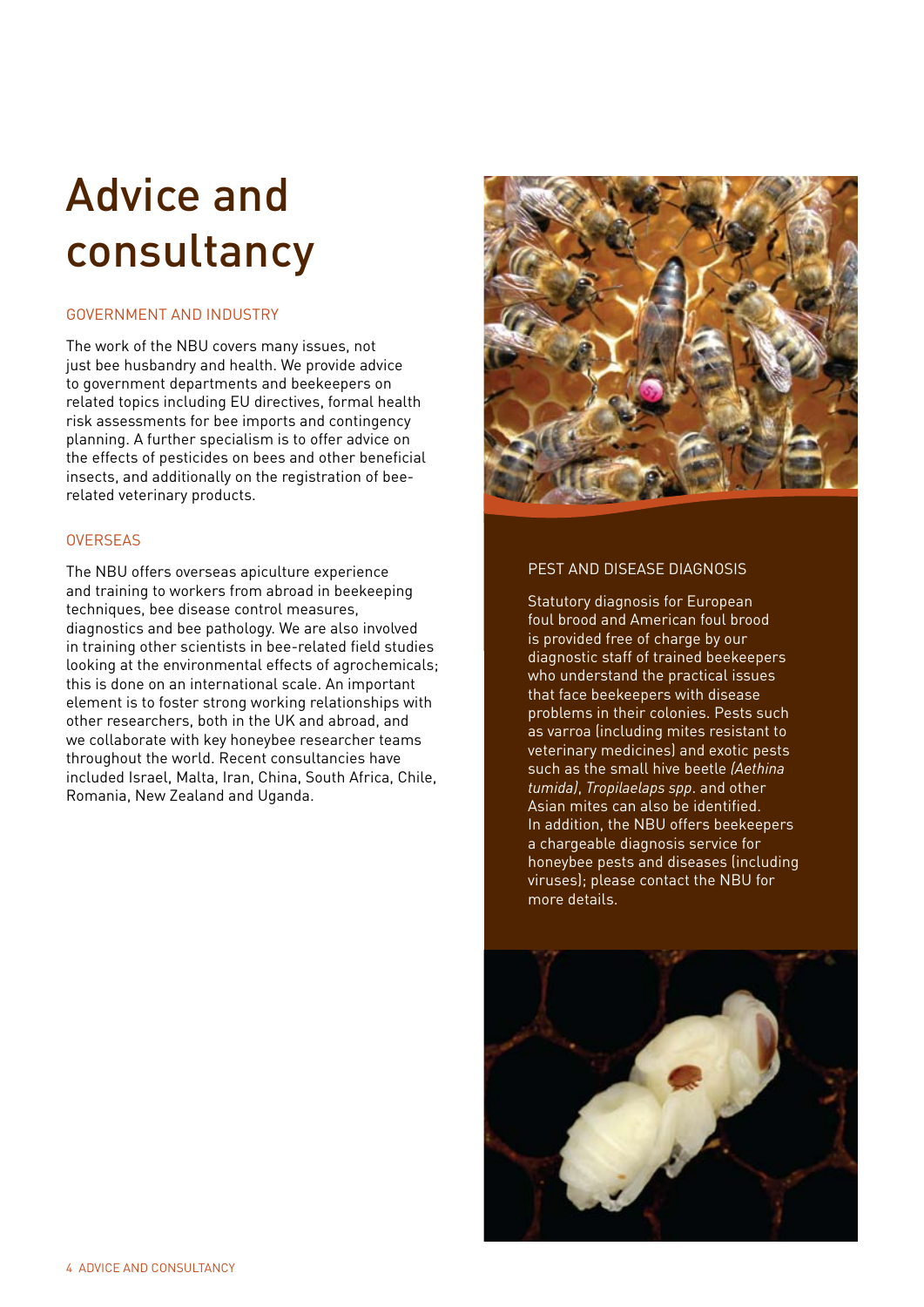## Training and extension

One of the major roles of the NBU is to provide training and extension services for beekeepers.

This involves running training courses on subjects such as the recognition and management of honeybee diseases, and best practice for bee husbandry. These courses are typically provided by the Bee Health Inspectorate, although some are based at York. We work closely with national and regional beekeeping associations to ensure that the training provided is suitable and relevant to the needs of the industry. Themes include general good husbandry practice, integrated pest management, managing varroa, foul brood recognition and control and queen rearing.

## Research and development

The NBU has an active research programme, with the aim of providing beekeepers with the best advice for husbandry and disease control. Many aspects of disease prevention and management are investigated using the very latest technologies, historic data and GIS. Our extensive field team have a major role in undertaking our research.

The NBU has international collaborations with institutes and universities to conduct applied science to support the bee health programme. A list of the current projects can be found on the R&D pages of BeeBase. Our aim is to help beekeepers; the NBU's research is aimed at providing practical tools to make this possible.



### BEEKEEPING ASSOCIATIONS

In many areas, beekeeping associations operate disease control and self-help schemes and provide practical advice to members on disease recognition, varroa control and good husbandry. Contact your local association, bee inspector, or Disease Liaison Contact (DLC) for further details; the NBU office can provide you with contact information if necessary.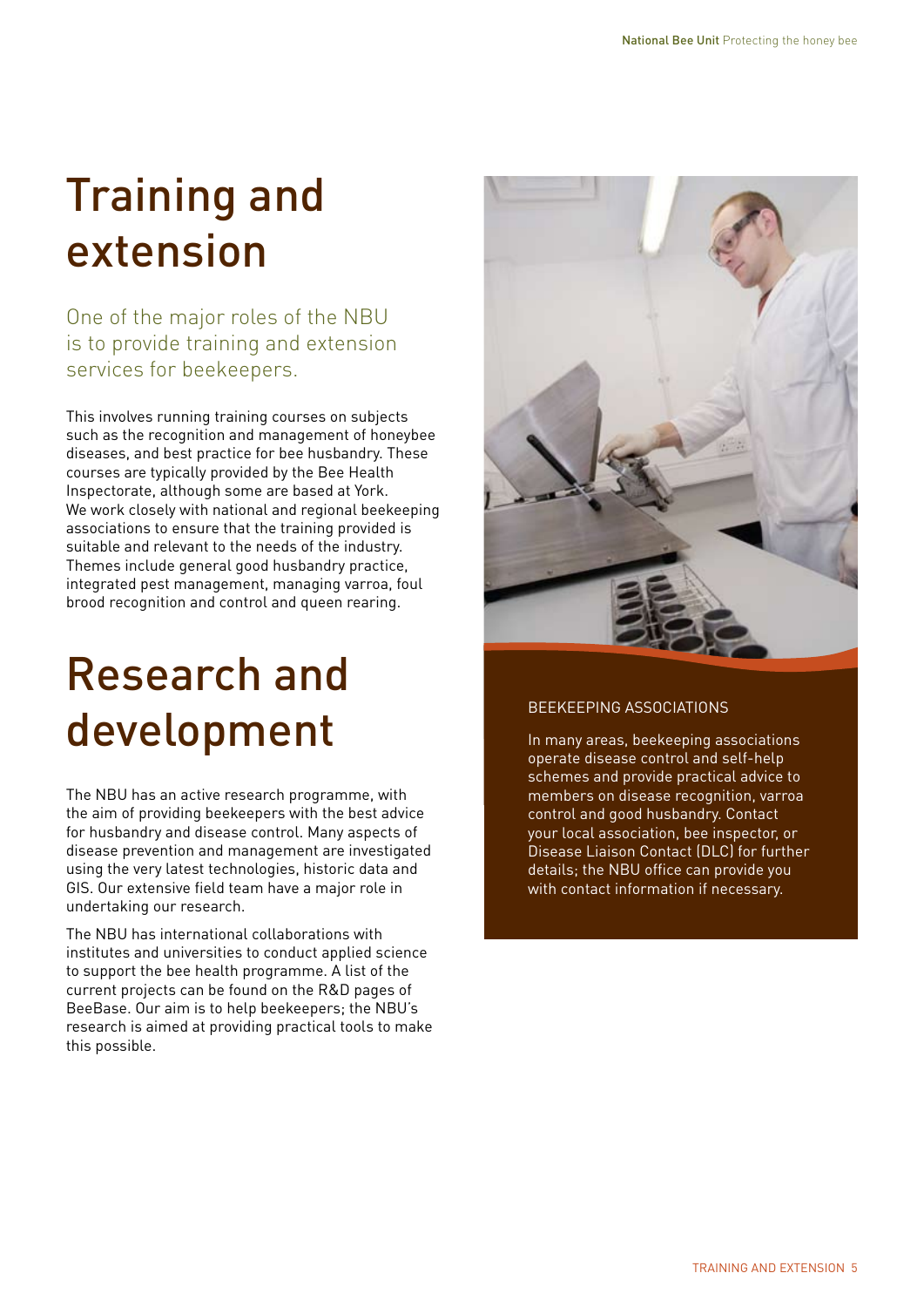## Consumer and environmental protection

The NBU is contracted to take honey samples directly from beekeepers on behalf of the Veterinary Medicines Directorate (VMD) as part of Defra's statutory residue monitoring programme – the National Surveillance Scheme.

Each EU Member State has a statutory responsibility to monitor food for residues to ensure safety for the consumer. This scheme helps to protect consumers by minimising the risks of residues in harvested honey entering the food chain.

The NBU also works within Defra's Wildlife Incident Investigation Scheme (WIIS), which monitors the effects of pesticides on wildlife, pets and beneficial insects (such as honeybees and bumblebees). This scheme sets the standard internationally for environmental monitoring of its kind and is held in very high regard.



### BeeBase

A recent development has been the new data management system called BeeBase. BeeBase is a web-enabled database, which contains all the apicultural information relating to the statutory bee health programme in England and Wales. This project was supported by the Defra Challenge Fund and was developed by the Knowledge Management Network on behalf of the NBU. For the first time it allows stakeholders (Appointed Bee Inspectors, Defra policy divisions, members of the beekeeping industry and the public) to access information held within the database. There are different tiers of information available, depending upon the access rights of the stakeholder. Some areas are open to the public such as information on the functional activities of the NBU, legislation, pests and diseases including their recognition and control, interactive maps, current research areas, publications, advisory leaflets and key contacts. Other areas are restricted, for example beekeepers can register online as a Beekeeper and view their own apiary records, diagnostic histories and details.

To access this information warehouse and management system visit www.nationalbeeunit.com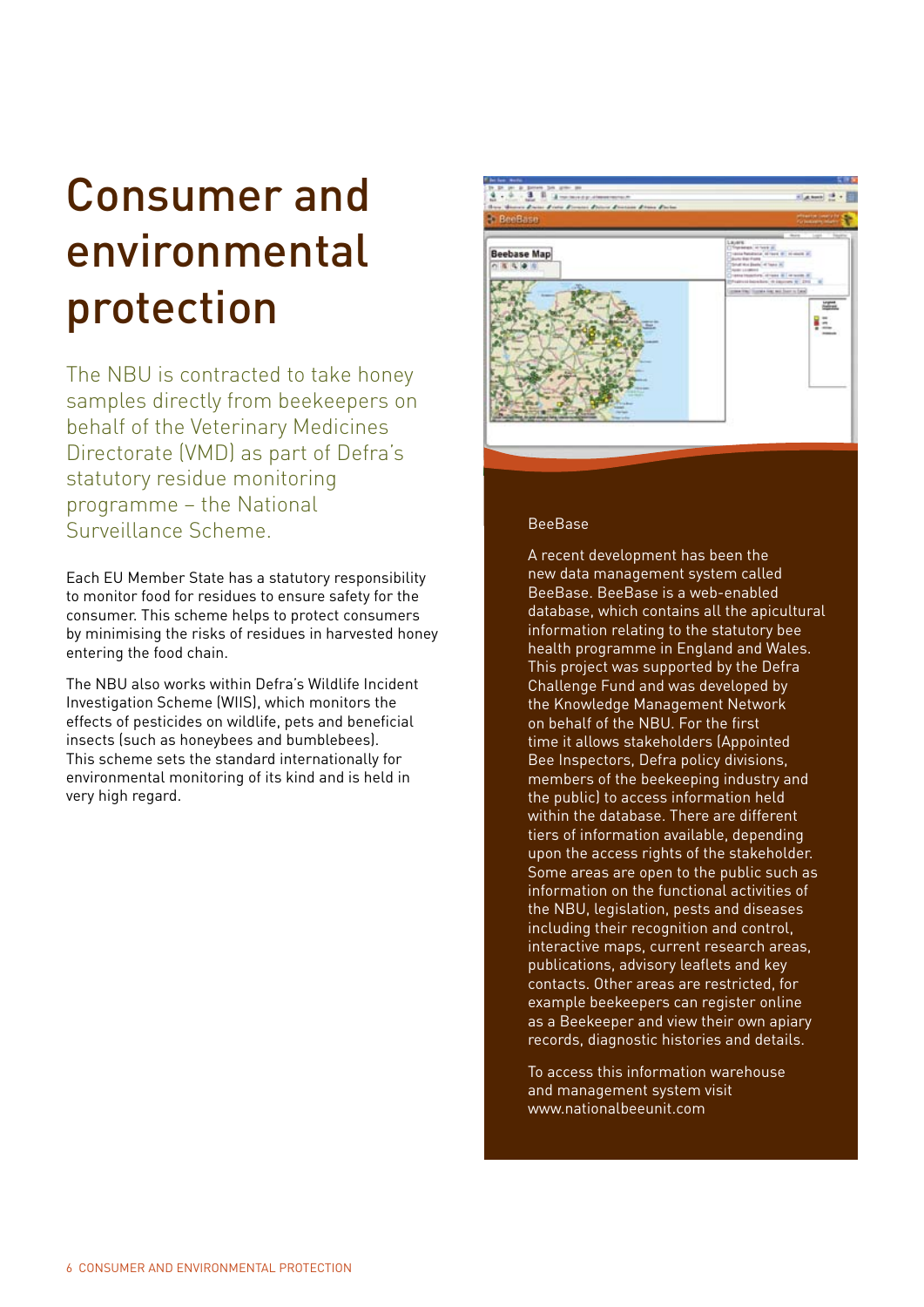## **Commercial** services

The NBU has full Good Laboratory Practice (GLP) compliance, an internationally recognised standard for production of regulatory data.

This has enabled us to develop and conduct toxicity tests with honeybees for pesticide registration purposes for several years, using our professionally managed apiaries. We have significant expertise in this area, which we use to design customised tests both in the UK and overseas. The NBU is vastly experienced in testing the efficacy and safety of veterinary medicines such as potential new varroacide. These can be done either in the laboratory or the field. Environmental impact studies, such as assessing the impact of agrochemicals on the environment and honeybees, are also undertaken.

### LABORATORY TESTS

Laboratory toxicity tests on adult worker honeybees are conducted in accordance with international guidelines. We also have the ability to assess the acute contact and oral toxicity of chemicals to bumble bees. In the past few years, this area has been expanded to encompass assessments of the effects of insect growth regulators and other substances on honeybee brood. The NBU is amongst the most experienced in Europe in directing these studies and are leaders in this new and developing area.

### SEMI-FIELD AND FIELD TESTS

On a larger scale, semi-field tests with honeybees or bumblebees are undertaken in bee-proof polytunnels or in computer-managed glasshouses. We have licensed spray applicators as well as horticultural experts, and can undertake work on all aspects of a study, including in-house residue analysis. We can also conduct full-scale field trials. Our network of bee inspectors gives us access to a wide range of field sites throughout the UK.



### OUR QUALITY STANDARD

The NBU is certified as compliant with the OECD principles of Good Laboratory Practice (GLP) and ISO 9001, much sought after, externally audited, international standards for assuring the quality of science management. This ensures that all our customers benefit from a consistent, tightly managed and welldocumented approach to all our work.

### WANT TO FIND OUT FURTHER INFORMATION?

BeeBase is regularly updated with the latest news and information, at www.nationalbeeunit.com

The website gives a great deal of information about the NBU and its work.

There is also a general e-mail address, nbu@fera.gsi.gov.uk, to which you can send any enquiries about honeybees.